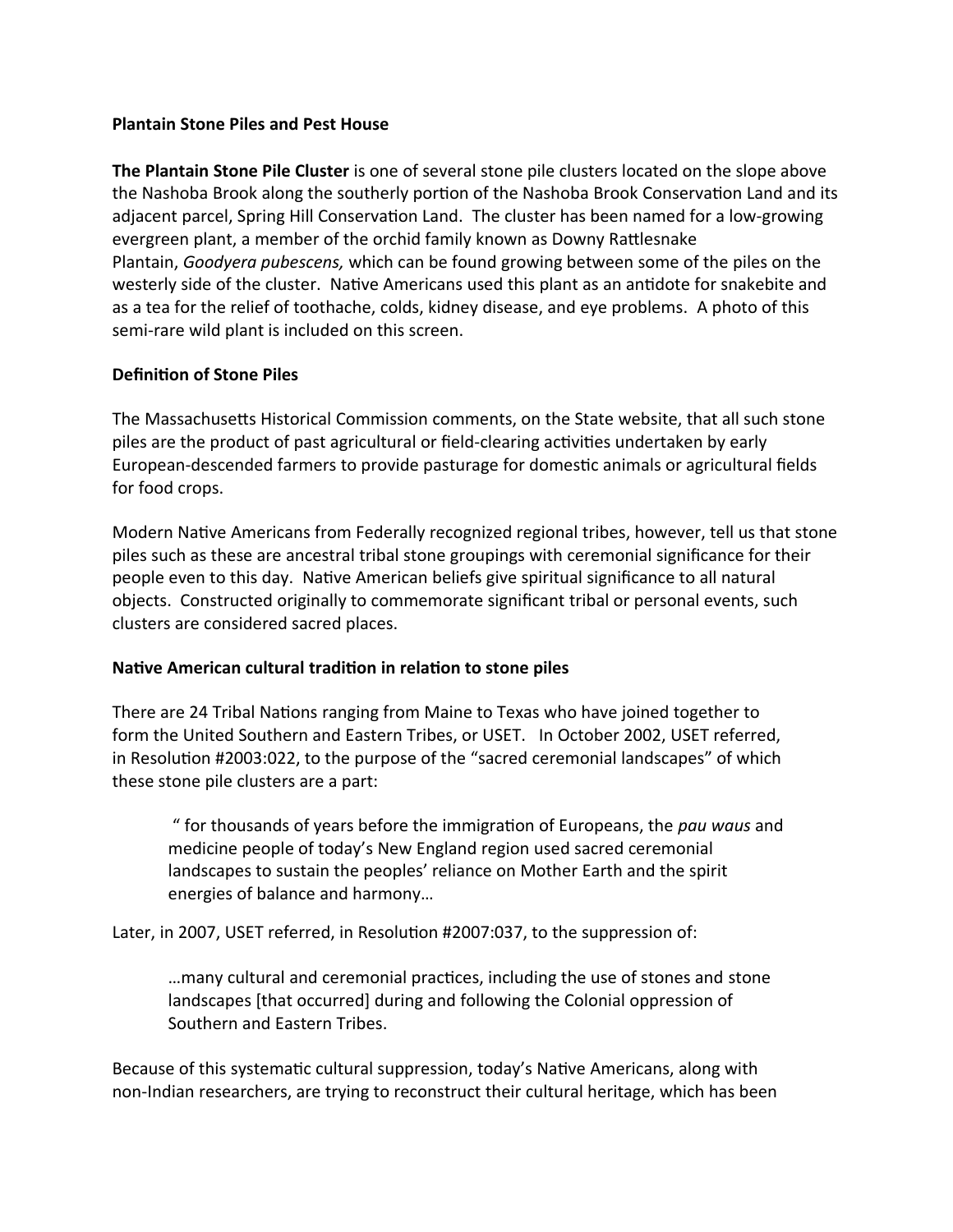kept alive largely by oral tradition and the existence of features such as the stone piles described here**.**

If you visit this site**, please be careful not to disturb the stones.** Doing so would destroy their sacred value to Native Americans.

#### **Stone pile characteristics**

The two photos showing stone piles included with this text demonstrate some of the variations in stone pile structure that may be found at the Plantain Cluster.

Some researchers who are currently studying stone piles in this region have found that fieldclearing piles:

- · are irregularly shaped and consist of stones of many sizes;
- · or, consist of similarly-sized stones with large stones and small stones piled separately;
- · have over time assumed the natural 'angle of repose';
- · have the appearance of a dumped group of stones; and
- · are set next to a field or against a stone wall, or spill over an embankment.

In contrast to these characteristics, the piles in the Plantain cluster do not conform to these specifications. Additionally, when visiting the site, you will notice that the area around the piles, and throughout these woodlands generally, has not been cleared of stones.

#### **Other features at the site**

Just to the west of this cluster there is a **stone wall** which runs roughly north to south. It may have been built as a boundary marker by the earliest European-descended owners, or it may have been built much earlier by the Indians. It does have an astronomical alignment with the summer solstice sunrise to the south and the winter solstice sunset to the north, but it is not known whether this is significant evidence for early Indian construction and use, or just a coincidence.

Also located at this site is an unusually-shaped stone foundation set partially into the side of the slope just a short distance uphill from the stone cluster, but below the ridge. It is not known who built this foundation or what it might have been used for although one possibility is suggested below. Its unique footprint is not seen in other Colonial structures in this region, but the layup of the stones suggests that it was built during the Colonial Period.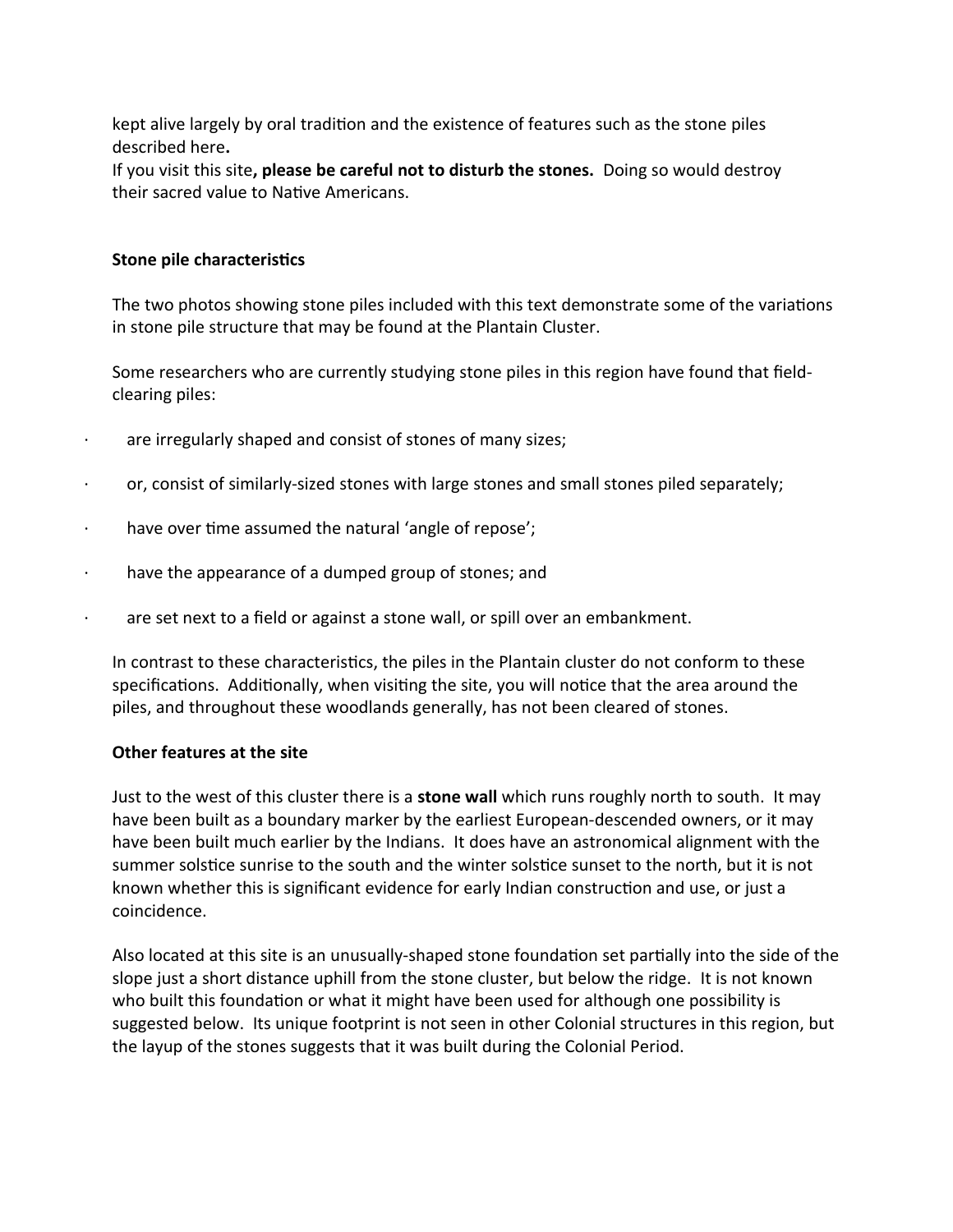There are no other foundations evident in this area of the Nashoba Brook or Spring Hill Conservation Lands. A few bricks have been found in close proximity to this foundation, and a tiny flowage of seasonal water is close by, probably the drainage off a higher portion of the ridge. To reach the site, follow the short path, signed with green arrows, starting at the back of the cluster near the stone wall.

## **Documented history of site**

Historical research has shown that this site was part of Lot 51, one of the several lots acquired by Thomas Wheeler, Jr. of Concord, on which he established his farmstead and mills across the Nashoba Brook at the end of Wheeler Lane. A series of early maps of Acton, drawn after its incorporation in 1735, show in detail the location of each farmstead recorded at the time the map was made. Most such farmsteads are clearly marked with the owner's name. It is curious that throughout this series of maps, no buildings are shown as having existed in this portion of land between the present Pope Road and the Nashoba Brook. This foundation is not mentioned in any deeds of the town either.

We do know that in 1746, the "Wheeler Mill, Farmstead and 660 acres" were bought by the father of Dr. Jonathan Davies, born in Cambridge in 1715/16. Dr. Davies did not relocate to Acton, but is listed as a "Physician and resident of Roxbury" in 1752, when he purchased 184 acres of "upland meadow and swamp" from the executors of his father's estate. He purchased additional acreage in the area as well. He died in Roxbury in 1801, and he left the acreage to his nephew, Joshua Davies. He was the brother of Capt. Davies of the nearby Bellows Farm.

Dr. Davies never lived on the property, but Acton town records indicate that, at least on one occasion, Dr. Davies was paid for medical services by the town:

April ye 2, 1755: …at the Same time an order to Dr. Davies for fourteen Shilling for time Spent in the towns Service the year past and Likewise the Sum of Six Shilling which was Due to Dr. Davies for taking Care of Abigail Russel when She was Sick the whole of his Demands…

One perhaps significant fact about the foundation is its isolation on the Davies property. Because the land was owned for over 50 years by Dr. Davies, it is possible that a building on this foundation served as a sick house, or what was commonly called a 'pest house,' for the Davies family or other community members. There were no hospitals in the 18<sup>th</sup> century, and doctors, or communities, often set up pest houses to keep infectious diseases under control.

Rumors that still circulate among the families of long residence in Acton insist that there was a 'pest house' somewhere in the land between the Nashoba Brook and Pope Road.

The plan of this structure, with a huge chimney base in the middle separating two 'rooms,' would have provided for two hearths for warmth in each space, and separation of a patient and a possible caretaker to reduce danger of contagion.